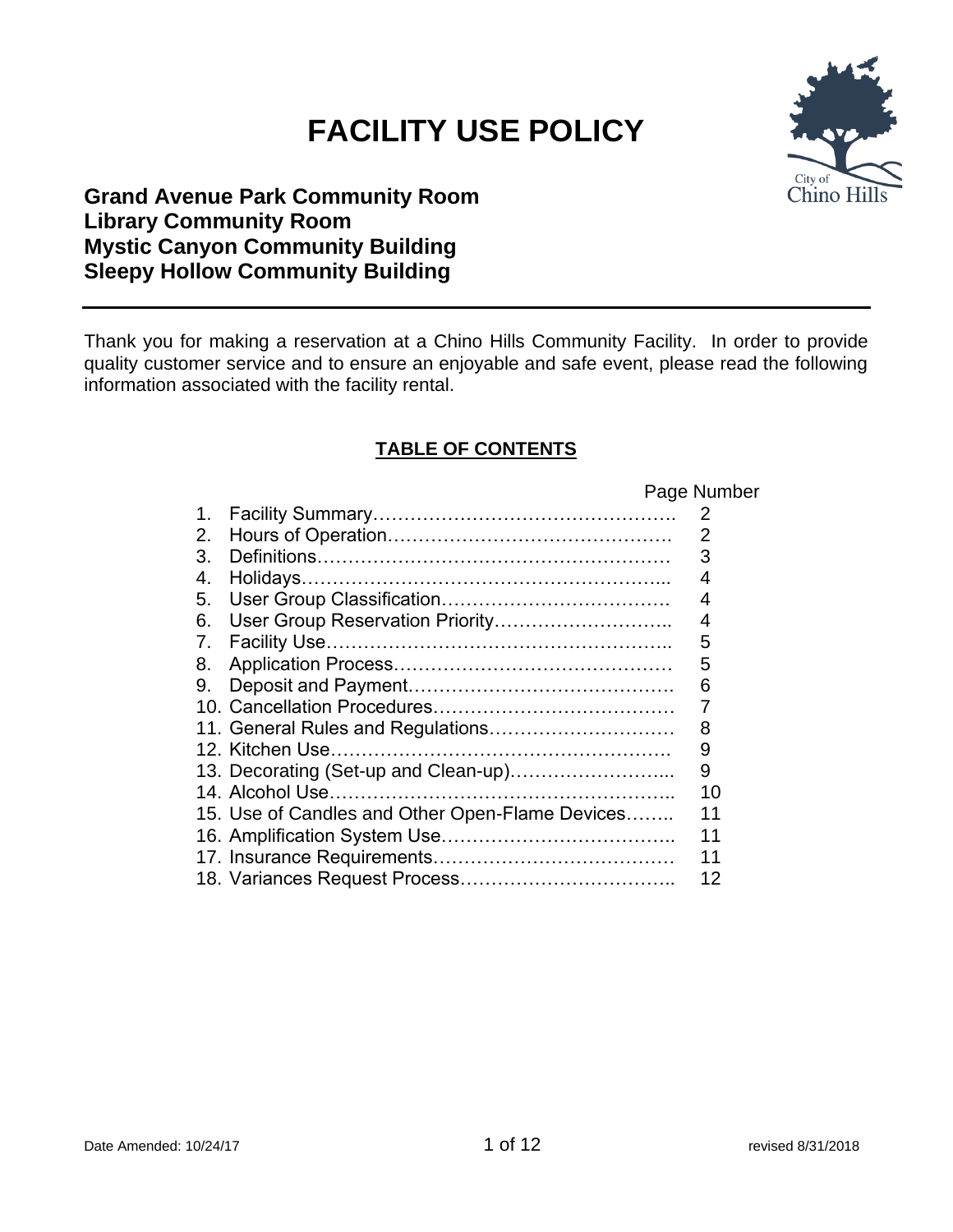#### **1. FACILITY SUMMARY**

#### **Grand Avenue Park Community Building**

Community Room: Maximum Capacity: 60

Equipment Included with Rental Fee: 6' Rectangular Tables **Chairs** Television w/ VCR/DVD Player

#### **Library Community Room**

Community Room: Maximum Capacity: 65

Equipment Included with Rental Fee:

4' Rectangular Tables **Chairs** AV Equipment

## **Mystic Canyon Community Building**

Community Room: Maximum Capacity: 67

Equipment Included with Rental Fee: 6' Rectangular Tables **Chairs** Television w/ VCR/DVD Player

#### **Sleepy Hollow Community Building**

Community Room: Maximum Capacity: 67 \*Limited to 6 parking stalls

Equipment Included with Rental Fee: 6' Rectangular Tables Chairs

## **2. HOURS OF OPERATION**

Chino Hills Library Community Room All other facilities Monday – Sunday Thirty minutes after opening of Chino Hills Branch Library and up to thirty minutes prior to closure. 8:00 a.m. to 10:00 p.m.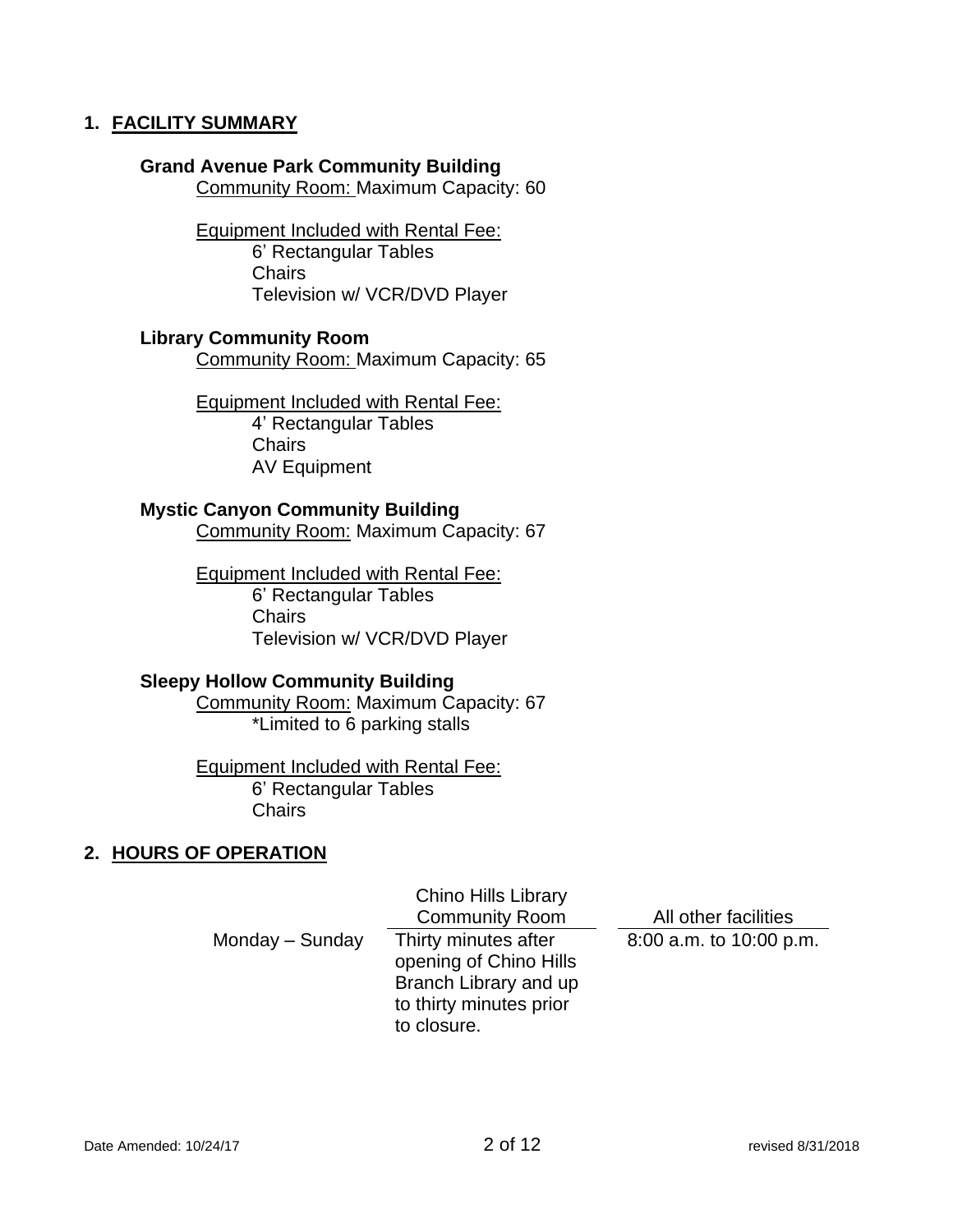## **3. DEFINITIONS**

Applicant - An individual (18 years of age or older) or organization, that submits a completed City of Chino Hills Facility Use Application and required deposit to use a Chino Hills facility pursuant to the terms of this Use Policy. The date requested by the applicant will be held provided that all terms and conditions of this policy are met.

Chino Hills Based Non-Profit - An organization that is a 501(C)(3) organization indicating status as a Chino Hills based non-profit on their Articles of Incorporation. A copy of their articles of incorporation shall be submitted as a condition of an organization receiving classification in this group. Organizations must be in good standing with all state and federal agencies.

Chino Valley Unified School District - Any school-based clubs, boosters, social, or sports groups within the Chino Hills boundaries. Groups must provide a letter from their school identifying the group as an official school group, as well as provide insurance coverage from the Chino Valley Unified School District, additionally insuring the City of Chino Hills.

Chino Hills Non-Profit Senior Groups - An organization that has a minimum membership of 60% Chino Hills residents and members must be over the age of 50. A verified membership roster and their 501(C)(3) Articles of Incorporation indicating status as a Chino Hills based non-profit organization, shall be submitted as a condition of an organization receiving classification in this group. Organizations must be in good standing with all state and federal agencies. Clubs must have an open registration policy and may only charge an annual membership fee (no per meeting or class gathering fees are allowed). Membership fees must be disclosed in their annual application process with the City of Chino Hills. New Chino Hills Non-Profit Senior Groups are subject to an administrative review period up to six months. This review period will be used to determine the extent of the impact on existing allocations and facility operation.

Facility Supervisor - The Community Services Supervisor assigned to Facilities.

General Meeting - A meeting open to the membership of the organization. This general meeting is for the sole purpose of conducting official business for the organization, not to include outside factors such as caterers, vendors, entertainment, or any type of outside businesses.

Government Agencies – Includes the following agencies: San Bernardino County agencies, districts, and authorities; State of California departments, multi-city organizations, and Joint Powers Authorities to which the City belongs; federal agencies; the Chino Valley Independent Fire District; and, the Chino Hills Police Department, when acting in an official capacity.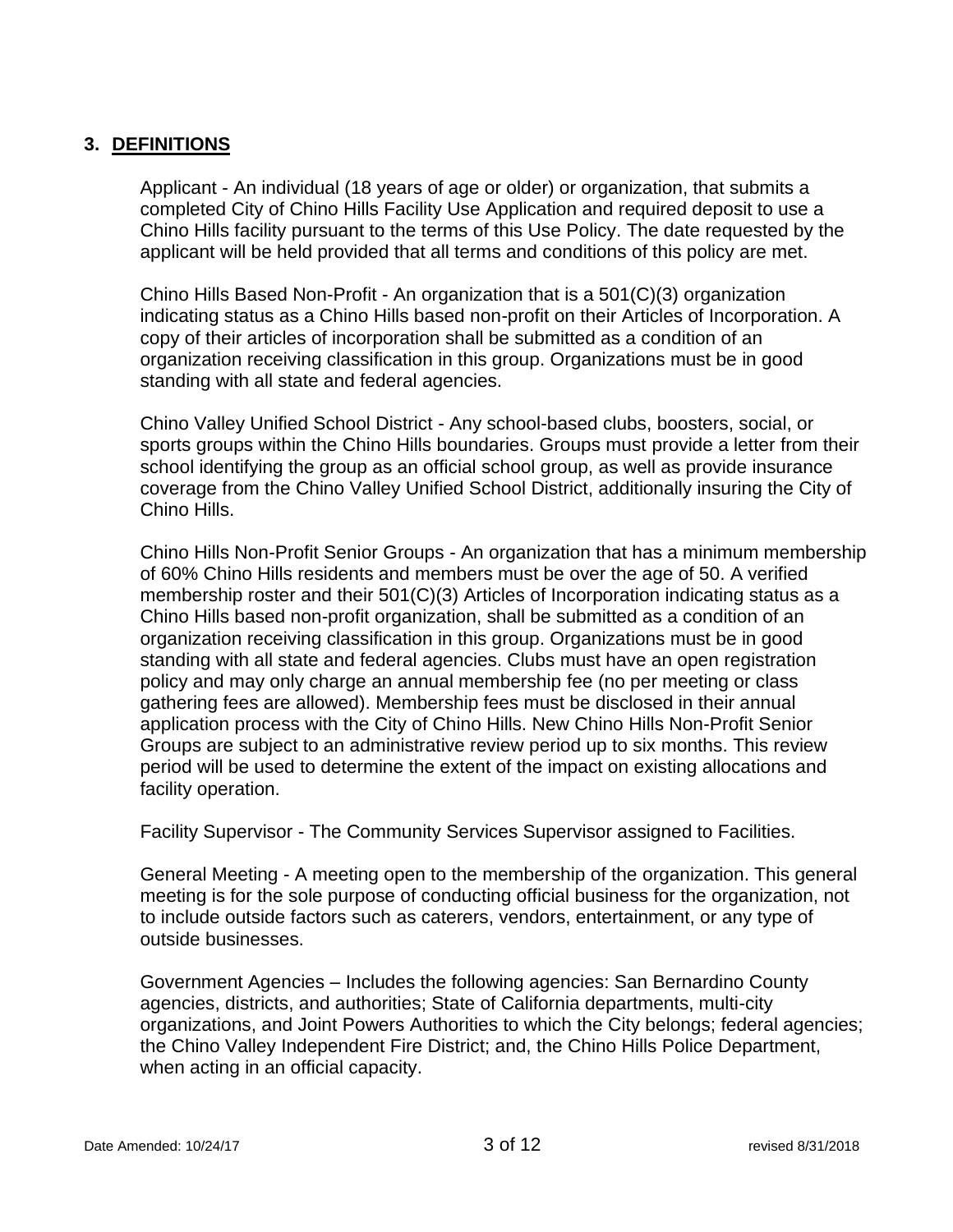Weekend – Refers to Friday through Sunday.

## **4. HOLIDAYS**

Facilities will be closed on the following observed holidays: Martin Luther King Jr. Birthday, Presidents' Day, Easter Day, Memorial Day, Independence Day, Labor Day, Veterans Day, Thanksgiving Day/Day After Thanksgiving, Christmas Eve, Christmas Day, New Year's Eve, and New Year's Day.

Facilities are available for rental on the following observed holidays: Martin Luther King Jr. Birthday, Presidents' Day, Labor Day, Memorial Day, and Veterans Day at the weekend rates.

## **5. USER GROUP CLASSIFICATIONS**

- Group A: City of Chino Hills sponsored and co-sponsored classes, events and programs, and governmental agencies serving Chino Hills' residents.
- Group B: (1) Chino Hills based non-profit organizations.
	- (2) Chino Valley Unified School District.
- Group C: Chino Hills resident or business.
- Group D: Non-Chino Hills resident, non-profit, or business.
- Group S: Chino Hills Non-Profit Senior Groups

## **6. USER GROUP RESERVATION PRIORITY**

- Group A: Up to twelve (12) months in advance and are limited to twelve (12) bookings per year, unless approved by the Community Services Director or designee. City bookings are unlimited.
- Group B: Up to six (6) months in advance.
	- All Group B users are limited to (1) one weekday booking per week, and three (3) weekend bookings per year, unless approved by the Community Services Director or designee.
	- Group B1 users are permitted one (1) City-wide recreation facility "free" general meeting per month, Monday-Thursday.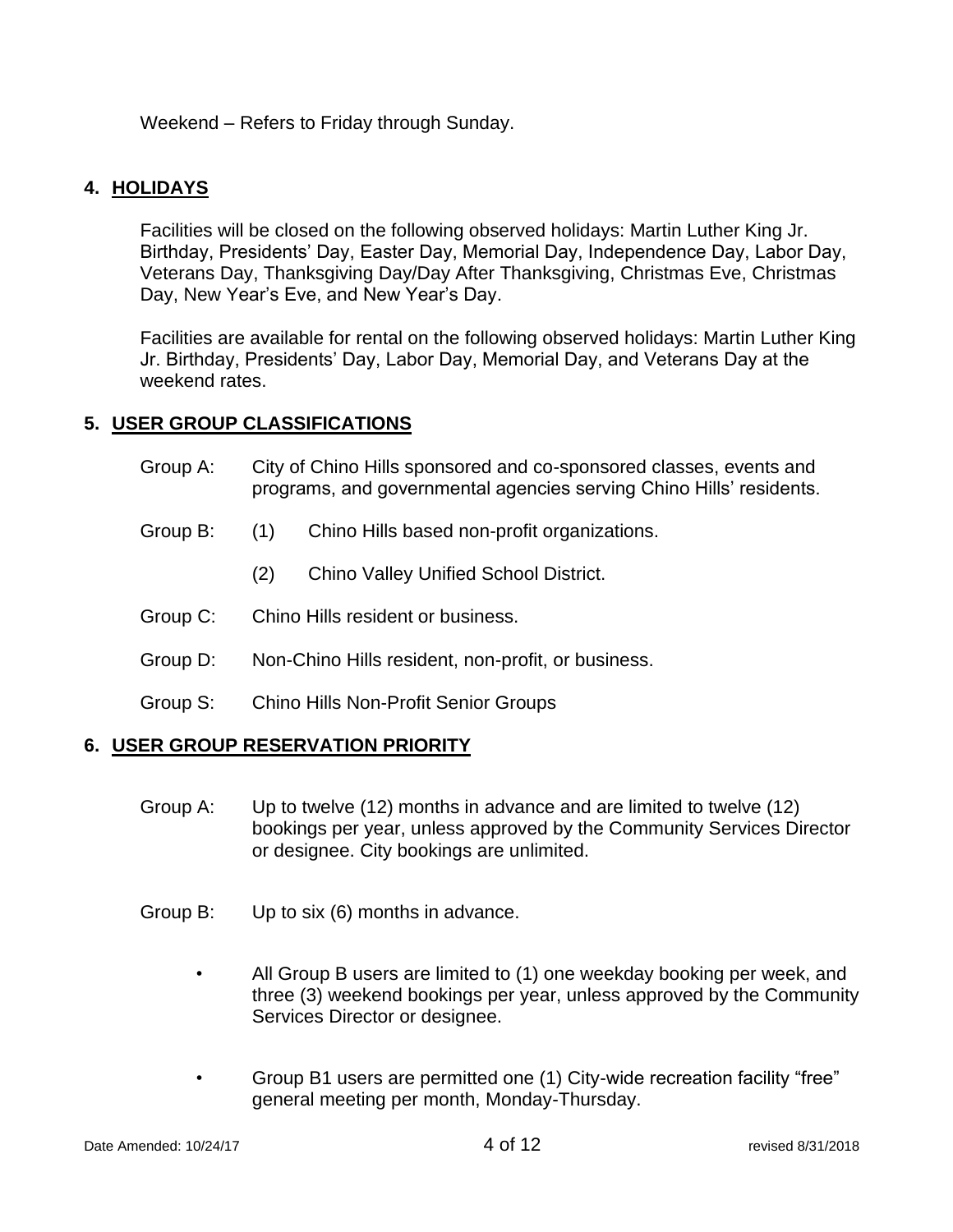- Group C: Up to twelve (12) months in advance; limited to six (6) bookings per year, unless approved by the Community Services Director or designee.
- Group D: Up to twelve (12) months in advance; limited to six (6) bookings per year, unless approved by the Community Services Director or designee.
- Group S: Up to six (6) months in advance; limited to (1) weekday booking per week, and three (3) weekend bookings per year, unless approved by the Community Services Director or designee.

## **7. FACILITY USE**

City facilities are intended to be used for meetings, workshops, trainings, special events, parties, forums and other community related activities.

#### **8. APPLICATION PROCESS**

All Facility Use Applications must be completed at least thirty (30) days prior to requested date of use.

Reservations made less than (30) days in advance of the date requested will be accepted only if the facility and required staffing elements are readily available. All applicable fees must be paid at the time of completing a facility contract. Fees paid are subject to cancellation policy.

A facility reservation must be made in person by the applicant on a "first come first served basis" at the Chino Hills Community Center. Reservations will NOT be taken over the telephone or by email.

All applicants must complete a City of Chino Hills Facility Use Application and all applicable fees and deposits paid per the Council-adopted master fee schedule at the time of completing a facility contract. The Applicant shall be classified and assigned a User Group Classification in accordance with the definitions and priority ranking set forth in Section 5 of this policy. Applicant must sign the contract and agree to all terms and conditions therein.

The City reserves the right to direct requests for rooms to other City facilities which are deemed more appropriate for the type of request or deny request if they are deemed inappropriate for the facility.

Applicant shall NOT transfer, assign, or sublet use of the facility, or apply for use on behalf of another person or organization.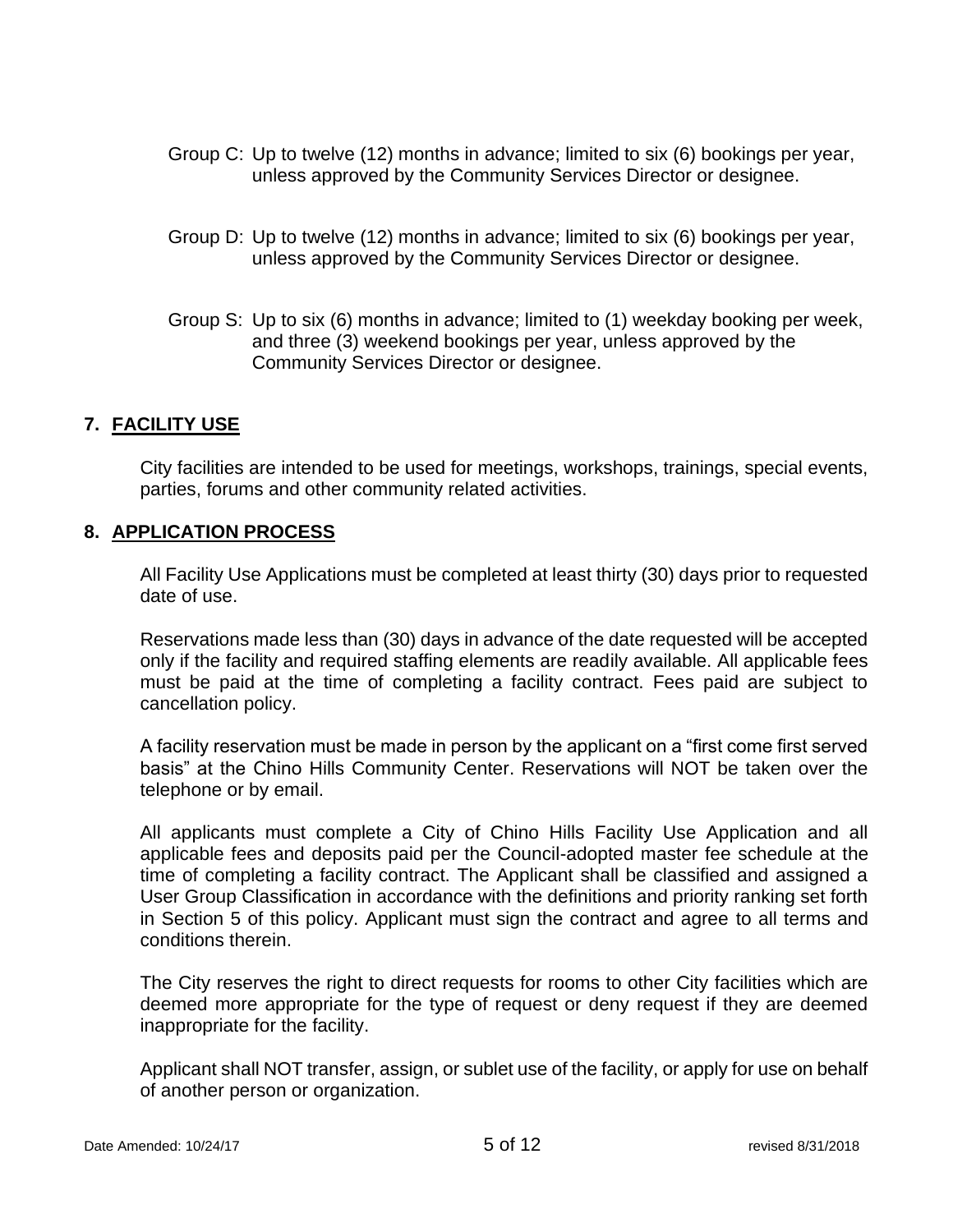Upon approval of an application, a "Facility Use Contract" will be issued authorizing the requested use of the facility. Applicant must sign the contract and agree to all terms and conditions therein. The Facility Supervisor may attach conditions to the contract, as they deem necessary, for the protection of public health, safety, and welfare of the patrons and the facility.

Depending upon the nature of the reservation, the Community Services Director or designee may require additional fees, insurance, and/or security personnel.

The City reserves the right to deny any application, as they deem necessary for the protection of public health, safety, and welfare of the patrons and facilities. Applications may also be denied for the following reasons:

- The Applicant has previously used the facility and failed to comply with applicable rules and conditions, or due to damage or lack of cleaning, and did not receive all or partial of its cleaning/alcohol deposit back.
- The Applicant has twice before cancelled a scheduled event in the facility without prior notice.
- All initial deposit(s) will be returned within six (6) weeks of any denial.

## **9. DEPOSITS AND PAYMENTS**

To reserve a date, a minimum payment of 50% of the total rental fees must be made at the time of the reservation. The remaining facility rental balance, cleaning deposit, and alcohol deposit (if applicable) must be paid:

- Thirty (30) days prior to the reservations date for weekday rentals.
- Sixty (60) days prior to the reservation date for weekend rentals.

Credit cards (VISA, MasterCard, or Discover Card only), cash, personal check, Cashier's Check, or Money Orders are acceptable methods of payment sixty (60) days or more prior to reservation. Rental fees paid fifty-nine (59) days or less, may not be made by personal check. Checks must be made payable to "CITY OF CHINO HILLS." There is a nonrefundable convenience fee charged on all credit/debit card transactions.

If the Applicant's check is returned to the City for any reason, a fee will be assessed in addition to any fees due and payment must be made in cash or Cashier's Check by deadline stated in letter.

Additional fees may vary depending on the reservation. Requirements for extra fees may include additional City staff, special equipment use, security personnel, and/or insurance.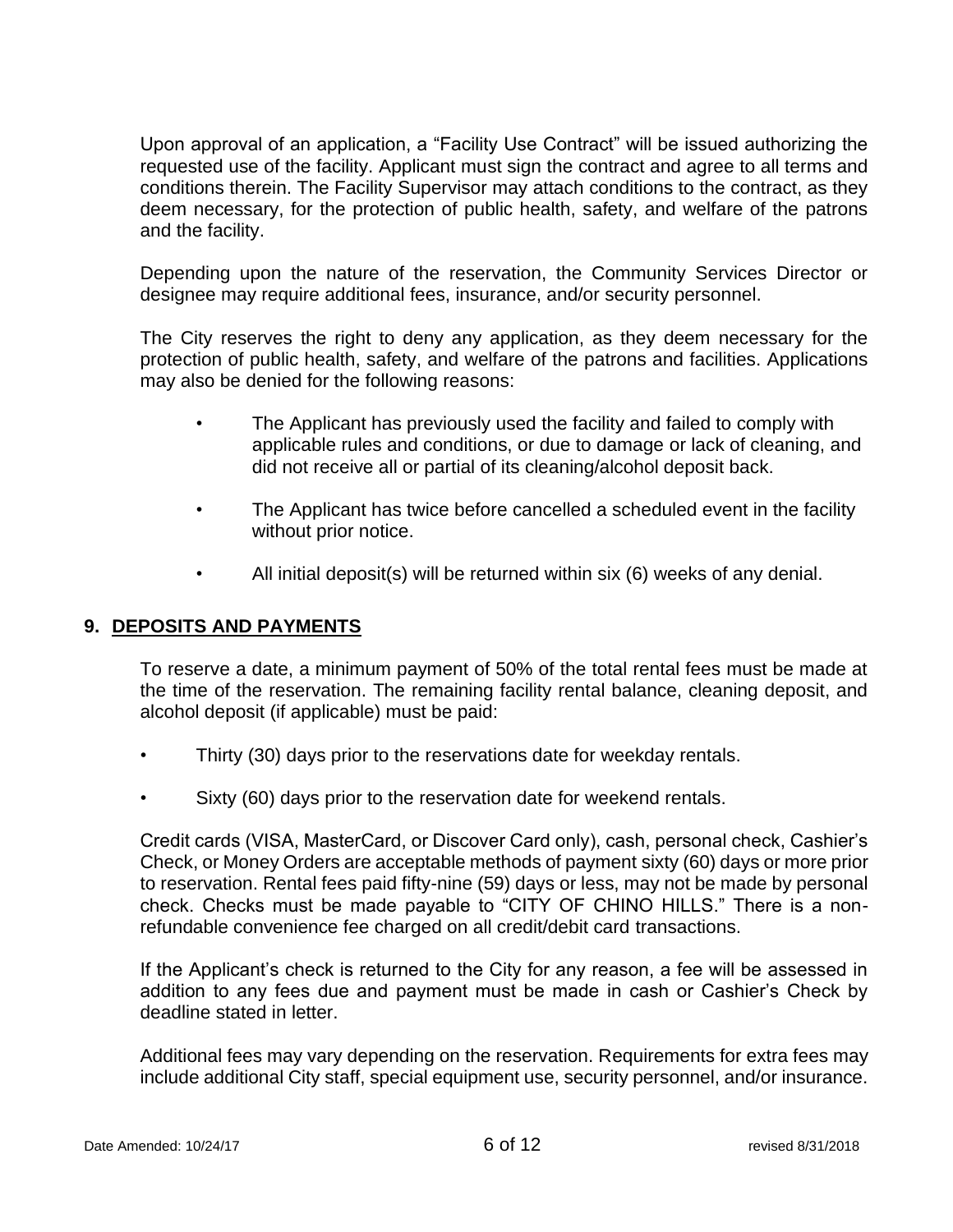#### **10.CANCELLATIONS**

Applicant is responsible for notifying the Community Services Department, in writing by completing a cancellation form, for any changes or cancellations.

The City will not be liable to applicant for any outside costs incurred due to any of the following causes, to the extent beyond its reasonable control: acts of God, accident, riots, war, terrorist act, epidemic, pandemic, quarantine, civil commotion, natural catastrophes, City emergencies that cause facilities to open as emergency shelters, governmental acts or omissions, changes in laws or regulations, national strikes, fires, or explosion. If a facility rental is cancelled for any of the above reasons, applicant will receive a full refund on any facility rental fees paid.

#### User Group B and S

Reservations cancelled fifteen (15) days or more prior to the event will receive a refund minus a \$20 processing fee.

Reservations cancelled fourteen to six (14-6) days prior to the event will receive a refund, minus 20% of rental fees paid (excludes cleaning/alcohol deposits) to reserve the facility.

Reservations cancelled five (5) days or less prior to the event date will not receive a refund on the rental fees but will receive a full refund on cleaning/alcohol deposits.

Users who fail to show up or cancel their "free" reservation without a five (5) official City working days (Monday – Friday) notice, will be assessed user group hourly rates. Future privileges may be revoked.

#### User Group C and D

Reservations cancelled one-hundred-eighty-one (181) days or more prior to the event will receive a refund minus 50% of rental fees paid (excludes cleaning/alcohol deposits) to reserve the facility.

Reservations cancelled one-hundred-eighty to sixty (180-60) days prior to the event will receive a refund minus 75% of rental fees paid (excludes cleaning/alcohol deposits) to reserve the facility.

Reservations cancelled fifty-nine (59) days or less prior to the event will not receive a refund on the rental fees but will receive a full refund on cleaning/alcohol deposits.

If the facility is rebooked at the same rental package or greater after a cancellation, all fees paid will be refunded, minus a \$20 processing fee. Applicant is responsible for contacting the facility for refund.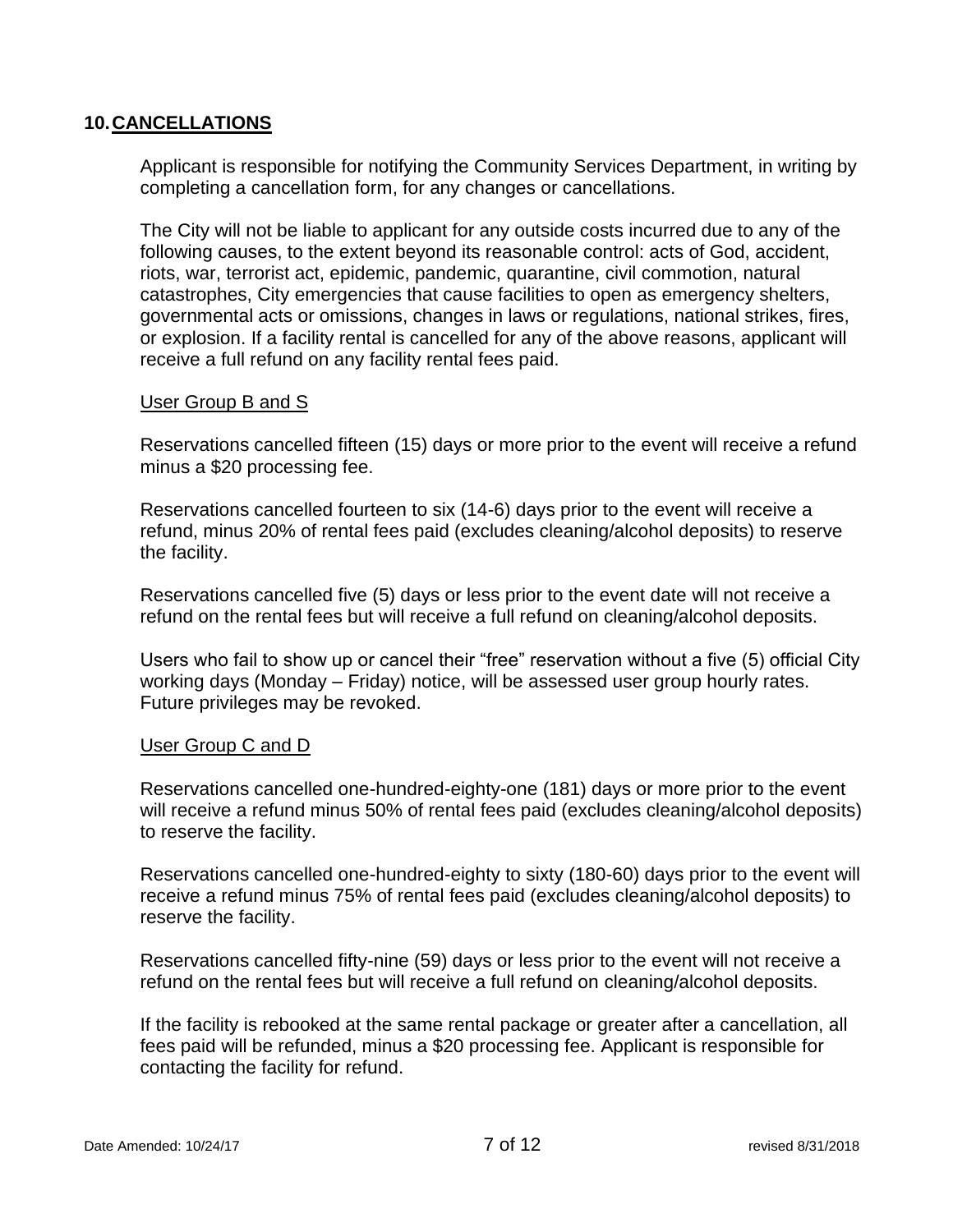## **11.GENERAL RULES & REGULATIONS**

The City of Chino Hills reserves the right to suspend use of a facility to those groups or individuals not complying with the established rules and regulations.

Supervision by facility staff is necessary for the public's safety and well-being. Facility staff will be responsible for, and has complete authority, over the use of the facility, all equipment, participants, activities, alcohol service, and security guard(s) on site. Facility staff has the authority to request changes in activities or cessation of activities, if they do not conform to the facility policies and regulations, and/or may cause damage to the facility. Users must comply with these requests and instructions. The City reserves the right to require security whenever it deems it appropriate.

The Applicant must check in with the City's on-site staff at the start time of the reservation and must be present for the ENTIRE RESERVATION. Applicant must cleanup and checkout with the City's on-site staff at the conclusion of the reservation.

The Applicant shall accept full responsibility for damage to equipment or properties and will incur all costs to repair damages to equipment and/or the facility.

A group must have at least one (1) adult for every ten (10) minors at any given event/meeting.

A caretaker must accompany participants (children and adults) who are not able to attend to their personal needs for the duration of their stay.

Neither the City of Chino Hills nor their agents, officials, employees, and/or volunteers will be held responsible for loss, damage, or theft of equipment, nor articles owned by the Applicant and/or their guests.

No person shall smoke tobacco, electronic smoking devices, cigarettes, pipes, or cigars at any City of Chino Hills facility, except that tobacco products may be smoked in outside areas designated by the City Manager for and during certain special events per Chino Hills Municipal Code section 12.40.190.

Any Applicant desiring to charge an admission fee, donations, and/or sell any items, must submit a written request at the time of the reservation. No monies may be exchanged at the facility without prior written authorization from the Community Services Director or designee. Additional insurance may be required. Commercial use is permitted with a valid Chino Hills Business License.

Gambling is not allowed on City property, except Bingo at the McCoy Equestrian & Recreation Center per Administrative Policies Guidelines Section 12.10.

All fundraising efforts (including raffles or donations) must have prior approval from the City, and abide by all state and federal laws, including providing the necessary permits.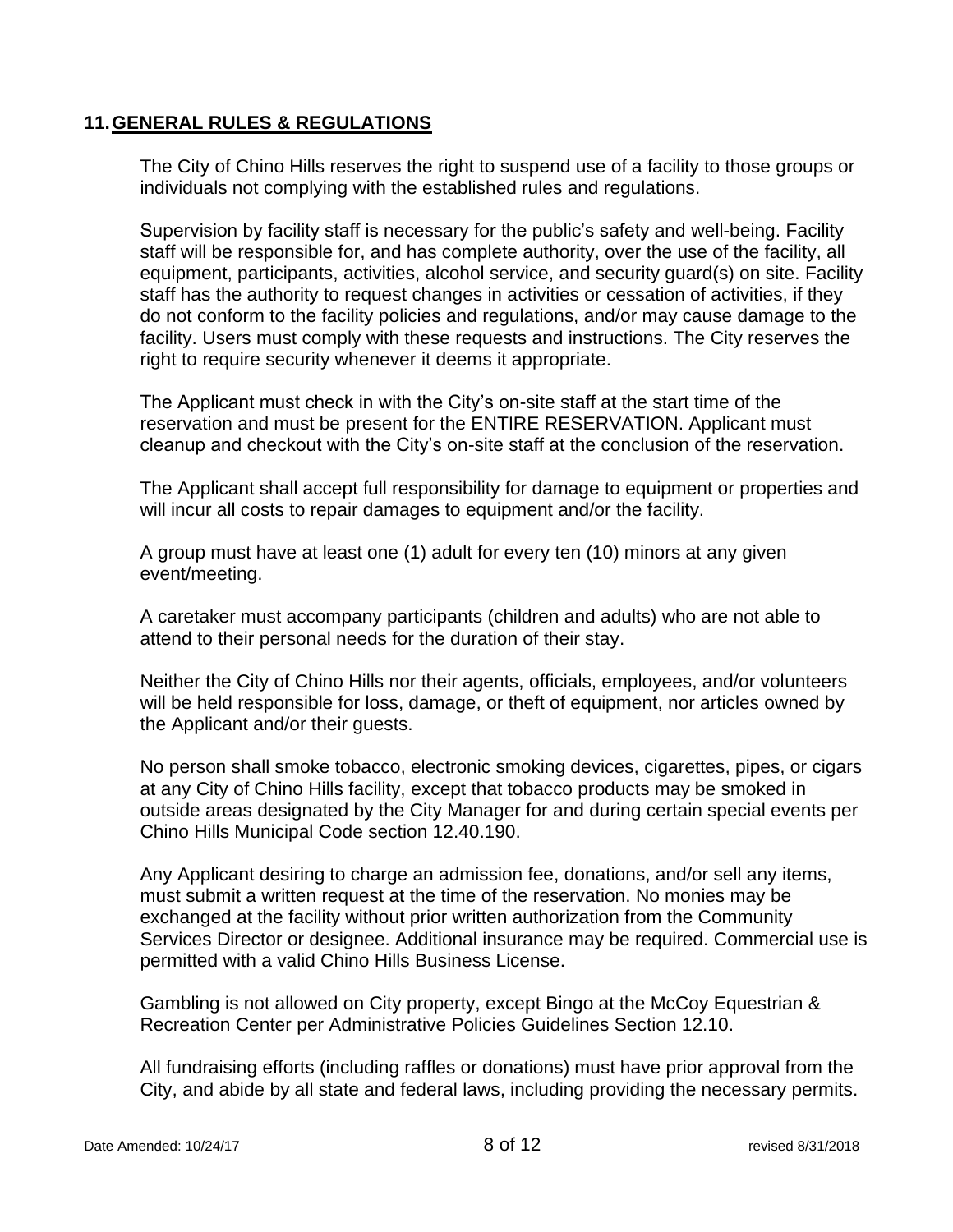Additional fees may be required. No monies may be exchanged at the facility without prior written authorization from the Community Services Director or their designee. Applicant must submit a written request at the time of the reservation.

Animals are not permitted inside City facilities except service animals per Chino Hills Municipal Code section 12.40.210. Animals being used for commercial or event purposes outside may be permitted by the Community Services Director or their designee. The animal(s) must remain under the control of the Animal Handler at all times. The Animal Handler must provide the necessary insurance per section 4.7 of this policy. If approved, additional deposit may be required. This does not apply to the use of the McCoy Arenas, see McCoy Facility Use Policy.

Sleeping or lodging is not permitted at City facilities.

Food and Beverage regulations apply to all rentals. Food service must be provided by a licensed caterer, restaurant, or deli. For all on-site catered services and cooking, a valid San Bernardino County Public Health Permit must be submitted at least thirty (30) days prior to the reservation date.

All food and beverages must be consumed within designated areas.

The Facility Supervisor may require any group of any size to have a City-contracted security guard present during reservation.

Events not covered in this policy must be submitted in writing and shall be reviewed by the City to determine appropriate use, fees, and services. A variance may be required as provided in Section 18 of this policy.

## **12.KITCHEN USE:**

All kitchen areas must be cleaned and returned in the condition found when the Applicant first arrived. All counter tops and equipment must be wiped clean. All spills in refrigerator, microwave, and on floors must be cleaned and/or mopped. All trash from kitchen must be placed in the proper trash receptacles.

Any outside catering, including food trucks, taco carts, BBQ companies, etc., must provide a valid copy of their San Bernardino County Public Health Permit.

## **13.DECORATING (SET-UP AND CLEAN-UP)**

All event vendors that will be onsite at a City facility require prior approval by the City. No vendors are allowed on-site without being listed on the applicant's approved Vendor List. A Vendor List must be submitted at least sixty (60) days prior to event date.

All applicants must submit an event floorplan. A floorplan must be submitted at least thirty (30) days prior to event and must receive written approval prior to event.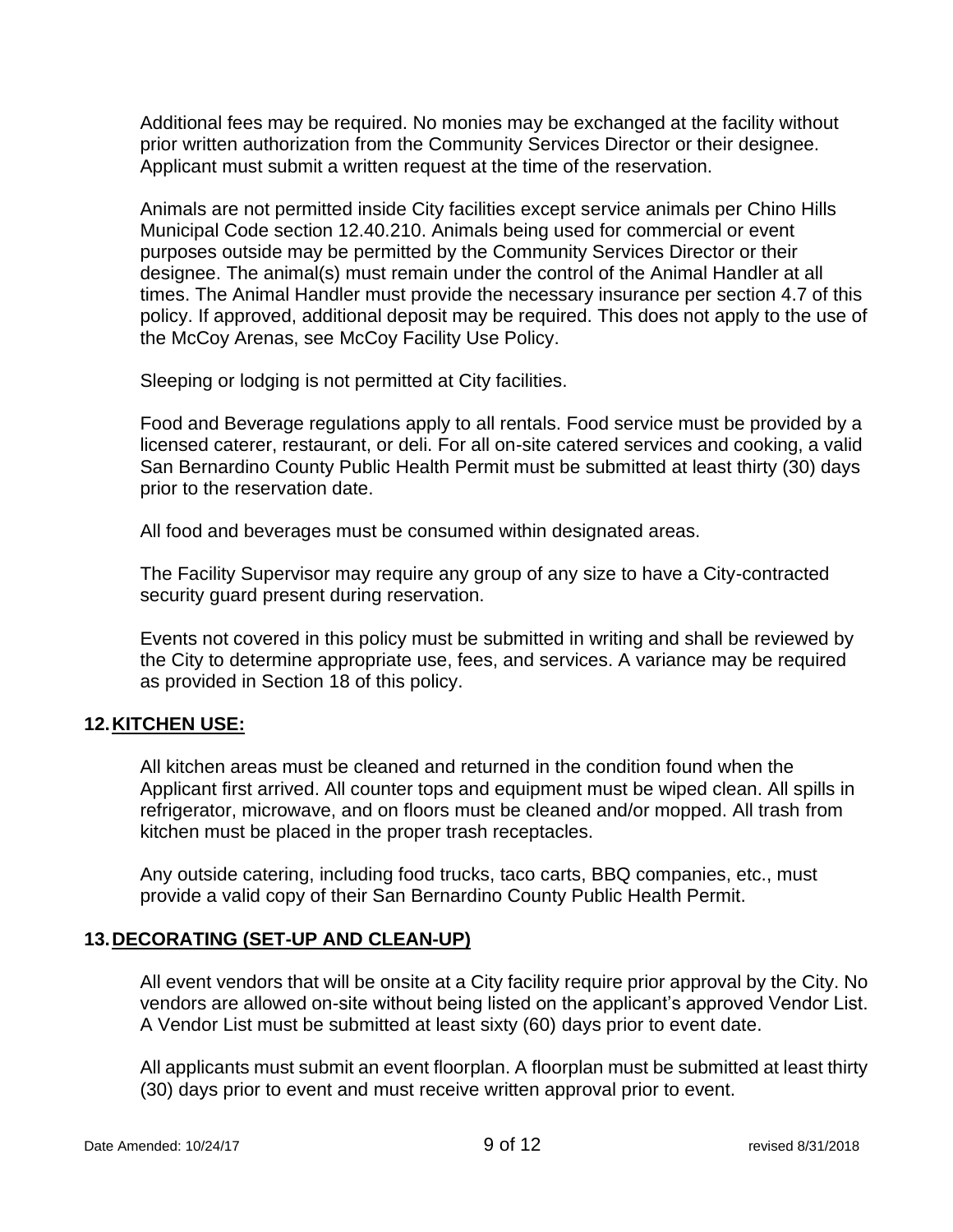Supplies and items may not be dropped off and vendors may not utilize the facility until the paid contracted time. Applicant shall discuss with vendors time constraints for preparations/cleaning in order to determine sufficient time is reserved and available. All unloading and loading must be done from parking stalls, properly marked loading curbs, or designated drop-off areas.

City equipment may not be moved, rearranged, or altered for purposes other than its intended use. City equipment shall not be removed from any facility.

The City will provide setup of City equipment only, prior to facility rental start time, based on room facility capacities per City Fire Code regulations.

Decorations require prior approval by City staff and must conform to all City Fire Code regulations. Decorations must be fireproof. Patio decorations, tents, draping, or other equipment must be included in submitted floorplan and must receive written approval prior to event date.

Decorations must not be displayed or installed in such a manner that would damage or deface furniture, fixtures, or structure of the facility. The use of duct tape, nails, staples, or other sharp materials or instruments is NOT permitted. Prior approval for adhesive or magnetic materials must be given by the Facility Supervisor or designee.

The use of indoor/outdoor "cold pyrotechnic displays," smoke/fog machines, incense, confetti, rice, glitter, birdseed, hay bales, or the release of balloons, are NOT PERMITTED.

Cleanup is the Applicant's responsibility and includes, but not limited to wiping of tabletops, cleaning of chairs, disposing of all trash into proper receptacles, mopping of kitchen floor, wiping of counter tops and kitchen equipment, all user-owned or leased (non-City owned items) by the end of the rental. Storage is not provided at City facilities.

Any non-City owned personal or rental items brought in for use by the Applicant must be removed prior to the contracted time. Any items left behind are subject to immediate disposal.

Decorating, setup, and cleanup must be completed within the approved reservation time. Any fifteen (15) minute increment of time that extends beyond the reserved hours will be billed at twice the hourly event rate for the room(s) reserved.

## **14.ALCOHOL**

## **THERE IS NO ALCOHOL PERMITTED AT THESE CITY FACILITIES.**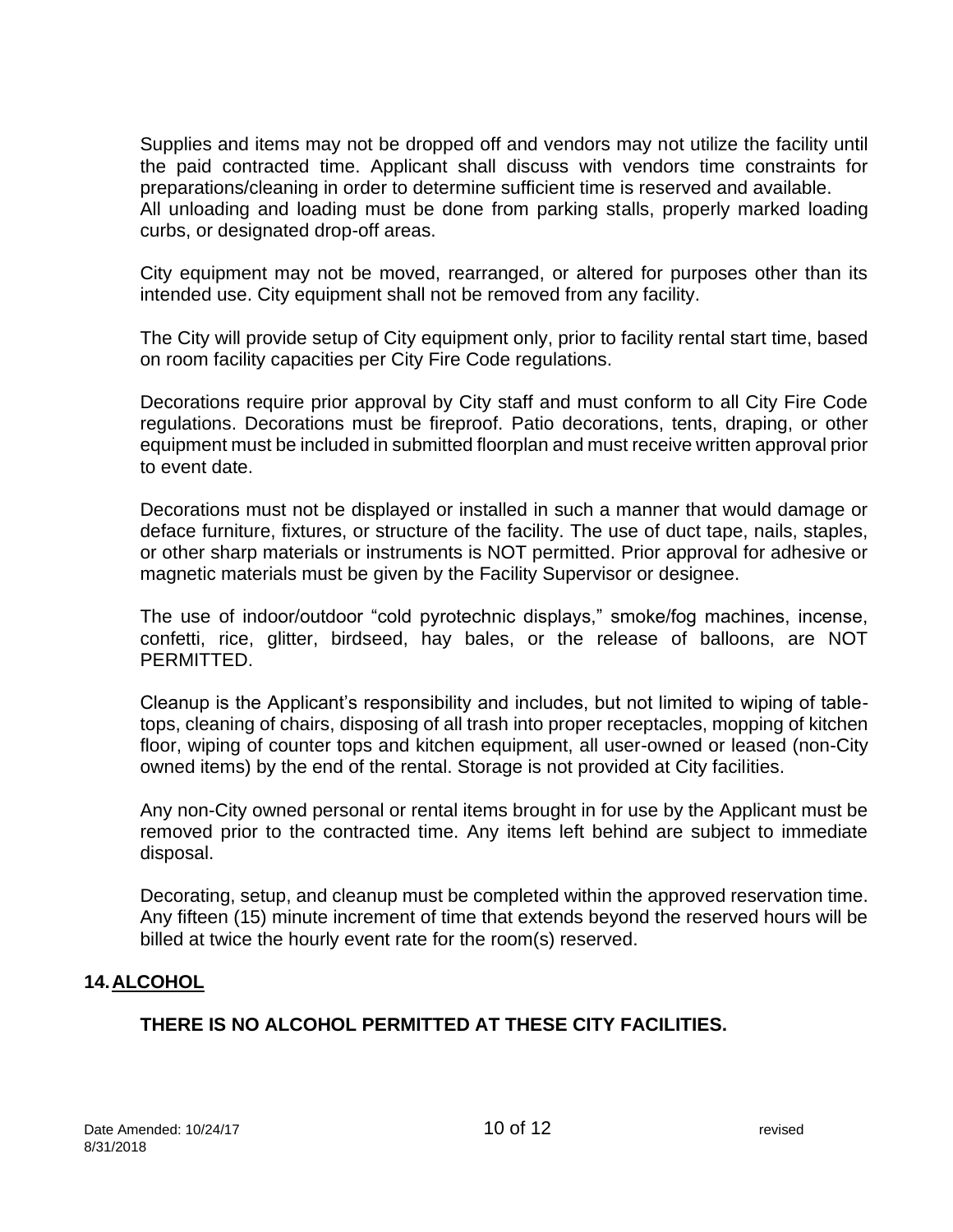## **15.USE OF CANDLES AND OTHER OPEN-FLAME DEVICES**

Fire/Open Flame use is strictly prohibited without written approval by Facility Supervisor or the Chino Valley Fire District depending on request. Request for permit, along with sample candle or open flame device, must be submitted to City staff a minimum of fourteen (14) days prior to reservation date.

Sterno heaters for food warming are allowed without a permit if sterno's are placed under a chafing dish on a table with no guests seated at the table.

Propane containers (or similar Class I and II liquid fuels) are prohibited inside City facilities at all times.

Barbecuing will NOT be permitted outside City facilities without prior written approval from the Facility Supervisor or designee. If determined to be approved, any/all outdoor cooking shall only be done in areas specifically designated for such type of cooking and can only be done through a licensed caterer that provides a valid County of San Bernardino County Public Health Permit. Caterers may be required to provide necessary insurance per Policy Section 17, and additional deposit may be required.

## **16.AMPLIFICATION SYSTEM USE**

Fire/Open Flame use is strictly prohibited without written approval by Facility Supervisor or the Chino Valley Fire District depending on request. Request for permit, along with sample candle or open flame device, must be submitted to City staff a minimum of fourteen (14) days prior to reservation date.

Sterno heaters for food warming are allowed without a permit if sterno's are placed under a chafing dish on a table with no guests seated at the table.

Propane containers (or similar Class I and II liquid fuels) are prohibited inside City facilities at all times.

Barbecuing will NOT be permitted outside City facilities without prior written approval from the Facility Supervisor or designee. If determined to be approved, any/all outdoor cooking shall only be done in areas specifically designated for such type of cooking and can only be done through a licensed caterer that provides a valid County of San Bernardino County Public Health Permit. Caterers may be required to provide necessary insurance per Policy Section 17, and additional deposit may be required.

## **17.INSURANCE REQUIREMENTS**

All users of the facilities shall procure and maintain, at their own expense and for the duration of the event covered, Comprehensive General Liability Insurance in the amount of one million dollars (\$1,000,000) per occurrence, and two million dollars (\$2,000,000) general aggregate. The coverage shall include bodily injury, personal injury, and property damage. An Additional Insured Endorsement from the Applicant's insurer